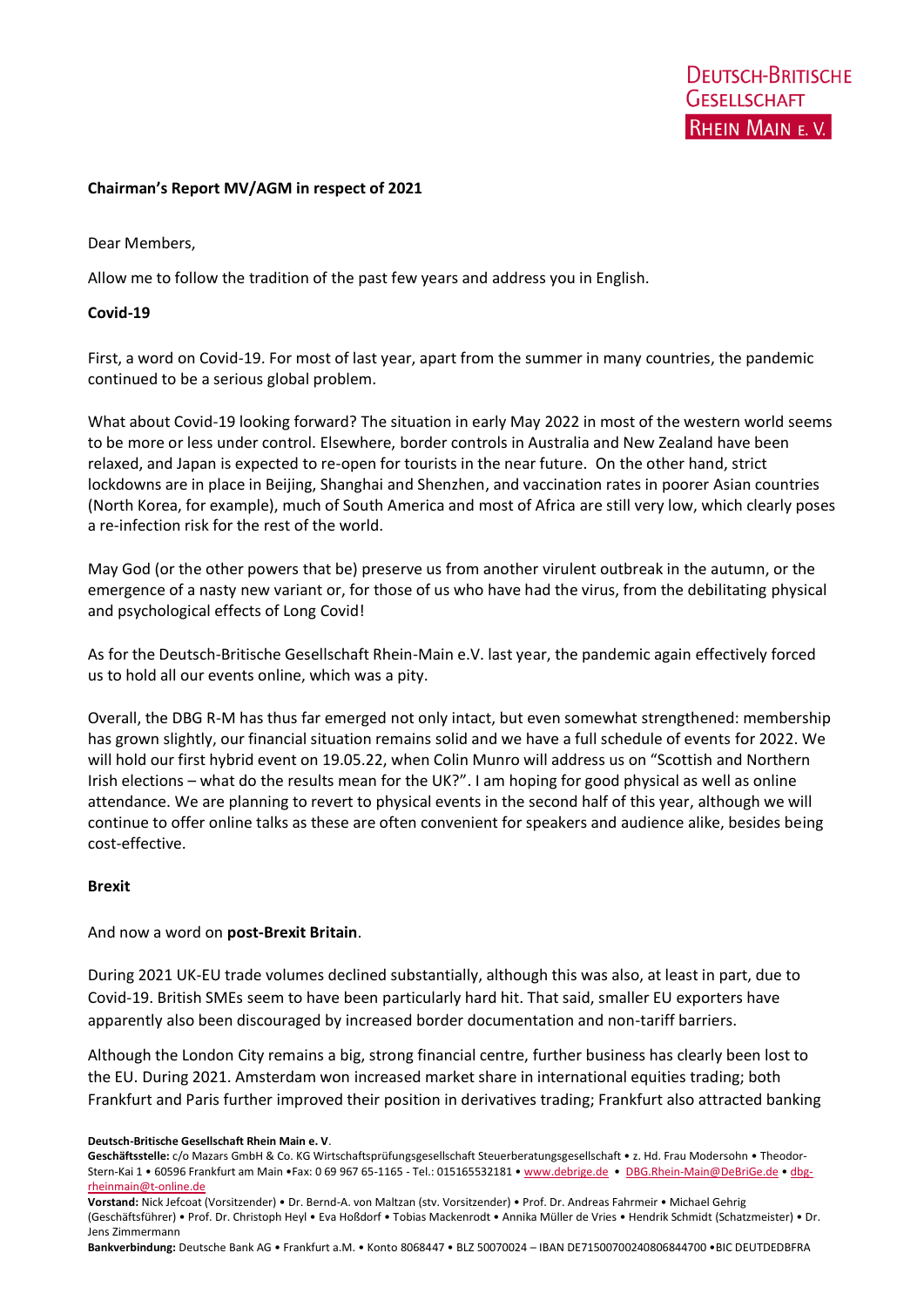assets and jobs from London and is now, for the first time ever, one of the Global Top 10 Financial Centres. London is reacting in several ways, including aggressive build-out of its already substantial start-up business.

Brexit also continued negatively to impact many other areas including Education, Culture, Tourism and Sport. Britain's exit from the Erasmus Programme is still massively complicating school and university exchange activities. New visa arrangements for longer UK-EU stays are restricting cross-Channel travel by orchestras, bands, theatre groups and sports teams. Lapsed recognition of various professional qualifications is also proving problematic for, inter alia, British architects.

Throughout 2021, but especially towards the end of the year, pressure on Boris Johnson mounted, and, despite his substantial majority in Parliament, he started to wobble. First we had "Partygate", beginning with the scandal of the 2020 Christmas Party in Downing Street (in clear breach of Covid restrictions at the time) but intensifying again more recently after it became clear that there had been multiple such parties at No. 10 Downing Street. Then there was a Tory rebellion in Westminster on 14.12.21 against BJ's proposed additional measures to combat Omicron (the measures were eventually approved, but only with very strong backing from Labour). On 15.12.21 the Tories lost to the Liberal Democrats in the North Shropshire by-election a seat which they had won with a huge majority in the last general election. To cap it all, BJ's Brexit Minister, Lord Frost, resigned from the Cabinet on 18.12.21.

While the local elections in England and Wales in mid-2021 turned out quite well for the Tories, the recent round of local elections in and around London, and in Wales and Scotland, which coincided with the 2022 Northern Ireland Assembly election, have been pretty disastrous for BJ and his team. In England the Liberal Democrats and Greens, as well as Labour, won significant gains from the Tories. The Scottish National Party consolidated its control north of the border, leading to renewed calls for a second vote on Scottish independence. And in Northern Ireland the nationalist Sinn Fein party for the first time beat the unionist DUP, resulting in a political stand-off: the Good Friday Agreement calls for both parties to rule jointly, but the DUP is refusing to join the government in Stormont unless the Northern Ireland Protocol (that part of the UK-EU Withdrawal Agreement which effectively created a trade border between Northern Ireland and the rest of the UK) is rescinded. That, in turn, is clearly a highly inflammatory issue between Westminster and Brussels.

All this (as well as many witty cartoons in The Guardian etc) clearly illustrates BJ's shattered authority in Westminster and shows how unpopular with the voting public he and his core team have become. There is talk of his being "toppled" before he can do any more damage. Against that, BJ has cleverly used vigorous foreign policy on Ukraine to divert attention to from his domestic woes of galloping inflation, squeezed incomes and the eternal problem of an underfunded, overstretched National Health Service. Furthermore, there is no obvious candidate to replace him – especially since Chancellor Rishi Sunak fell into disgrace over his wife's UK tax position. Also, there is still quite a lot of time to go before the next UK general election (expected in Q4 2024). And finally, in David Cameron's wonderful words, BJ is like "a greased piglet" which (almost) always manages to wriggle its way out of tricky situations!

#### **Deutsch-Britische Gesellschaft Rhein Main e. V**.

Geschäftsstelle: c/o Mazars GmbH & Co. KG Wirtschaftsprüfungsgesellschaft Steuerberatungsgesellschaft • z. Hd. Frau Modersohn • Theodor-Stern-Kai 1 • 60596 Frankfurt am Main •Fax: 0 69 967 65-1165 - Tel.: 015165532181 • [www.debrige.de](http://www.debrige.de/) • [DBG.Rhein-Main@DeBriGe.de](mailto:DBG.Rhein-Main@DeBriGe.de) • [dbg](mailto:dbg-rheinmain@t-online.de)[rheinmain@t-online.de](mailto:dbg-rheinmain@t-online.de)

**Vorstand:** Nick Jefcoat (Vorsitzender) • Dr. Bernd-A. von Maltzan (stv. Vorsitzender) • Prof. Dr. Andreas Fahrmeir • Michael Gehrig (Geschäftsführer) • Prof. Dr. Christoph Heyl • Eva Hoßdorf • Tobias Mackenrodt • Annika Müller de Vries • Hendrik Schmidt (Schatzmeister) • Dr. Jens Zimmermann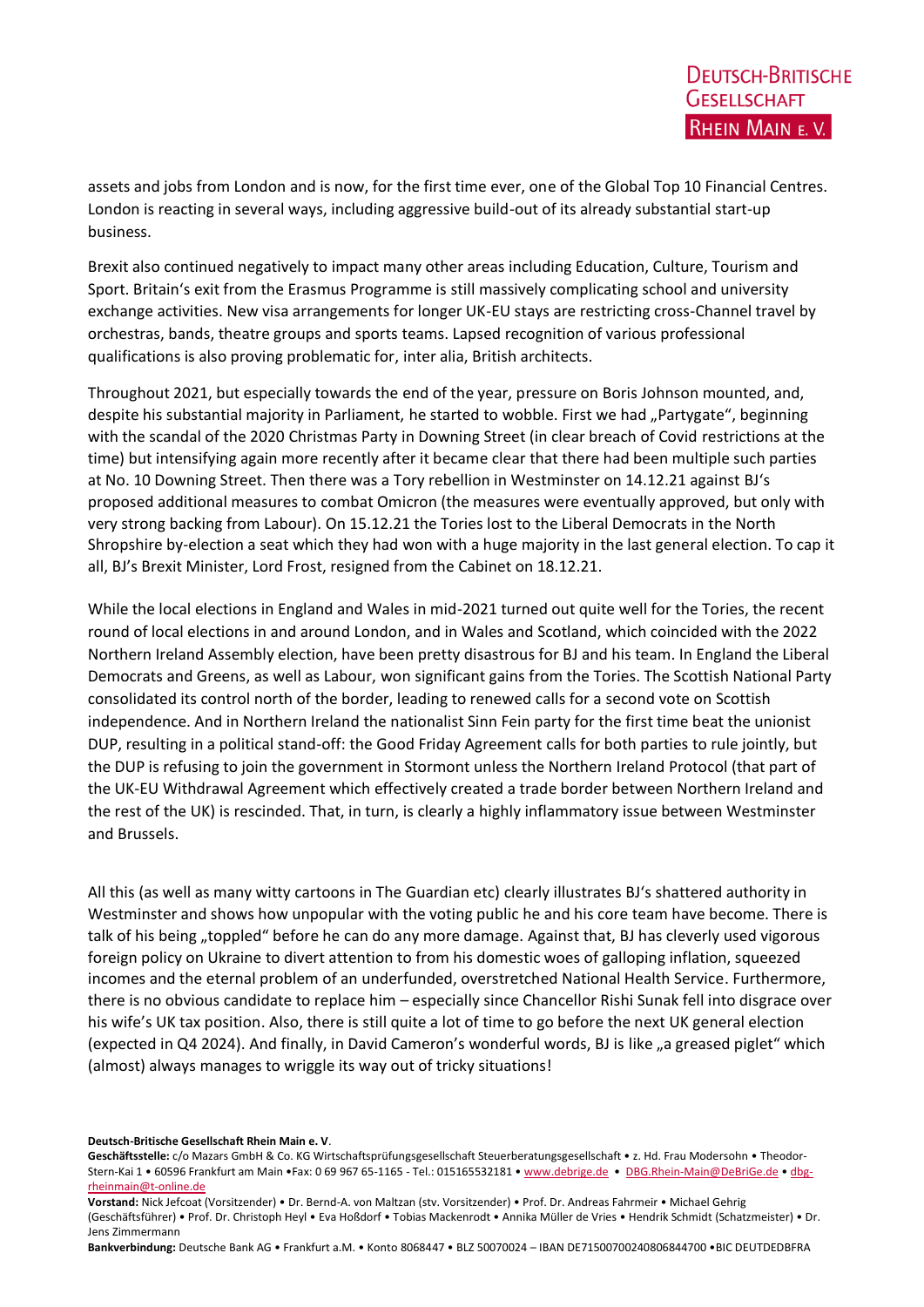## **DBG R-M Brexit Action**

Your Board remained active on and around Brexit, although much less than in previous years, as Covid-19 severely impacted event schedules at all organisations and societies.

We attended numerous webinars and online discussion panels on Brexit throughout 2021. These were organised by, inter alia, Financial Times Live, The Economist, Chatham House, Wilton Park, Frankfurt Main Finance, the Bundesbank, as well as the Institute for Law & Finance and the Center for Financial Studies at the Goethe-Universität, and the Frankfurt School of Finance & Management.

## **70th Anniversary of DBG R-M**

The DBG R-M was founded as the Deutsch-Englische Gesellschaft, Landesgruppe Rhein-Main, in 1951. Last year we celebrated the DBG R-M's 70th Anniversary accordingly. First we held a short online event with some prominent external speakers (including a very nice recorded message from Ministerpräsident Volker Bouffier) on 24.06.21. Secondly, we hoped to arrange a physical event with wine and finger food after the summer holidays, but Covid-19 again frustrated our plans. Thankfully, however, we were able to raise our glassesto the DBG in the interval of Jo Rippier's and Mike Marklove's dramatized reading on 16.12.21, having sent a bottle of specially labelled 2020 Hochheimer Königin Viktoriaberg Riesling from Weingut Flick to all registered attendees.

Fingers crossed that a real get-together, in good weather and without risk of infection, will be possible later this year!

#### **Dagmar Westberg-Preis**

It was important that the Dagmar Westberg-Preis be awarded in 2021, our anniversary year. And, indeed, two highly deserving winners were announced towards the end oft he year: Alina Aulbur with "Matrimon(ey). From the marriage Market to Domestic Bliss in Selected Works of Frances Burney, Maria Edgeworth & Jane Austen", and Ivona Bilusic with "Crossing the Boundaries of Genre and Gender in Mary Shelley's "Frankenstein"".

## **DBG R-M events in 2021**

- 21.01.21: ″Short History of English Literature" book presentation by Prof. Christoph Heyl
- 25.02.21: ″Never Closer Union" by Prof. Vernon Bogdanor (arranged by Nichola Hayton)
- 24.03.21: "German composers in English-speaking lands" by Paul Griffiths (arranged and chaired by Dr. Jünemann)
- 22.04.21: "Cognitive Framing" by Prof. Viktor Mayer-Schönberger
- 20.05.21: ″Shakespeare's tragedies and why they might be the greatest literature ever penned" by Paul Stebbings (arranged by Nichola Hayton)

**Deutsch-Britische Gesellschaft Rhein Main e. V**.

Geschäftsstelle: c/o Mazars GmbH & Co. KG Wirtschaftsprüfungsgesellschaft Steuerberatungsgesellschaft • z. Hd. Frau Modersohn • Theodor-Stern-Kai 1 • 60596 Frankfurt am Main •Fax: 0 69 967 65-1165 - Tel.: 015165532181 • [www.debrige.de](http://www.debrige.de/) • [DBG.Rhein-Main@DeBriGe.de](mailto:DBG.Rhein-Main@DeBriGe.de) • [dbg](mailto:dbg-rheinmain@t-online.de)[rheinmain@t-online.de](mailto:dbg-rheinmain@t-online.de)

**Vorstand:** Nick Jefcoat (Vorsitzender) • Dr. Bernd-A. von Maltzan (stv. Vorsitzender) • Prof. Dr. Andreas Fahrmeir • Michael Gehrig (Geschäftsführer) • Prof. Dr. Christoph Heyl • Eva Hoßdorf • Tobias Mackenrodt • Annika Müller de Vries • Hendrik Schmidt (Schatzmeister) • Dr. Jens Zimmermann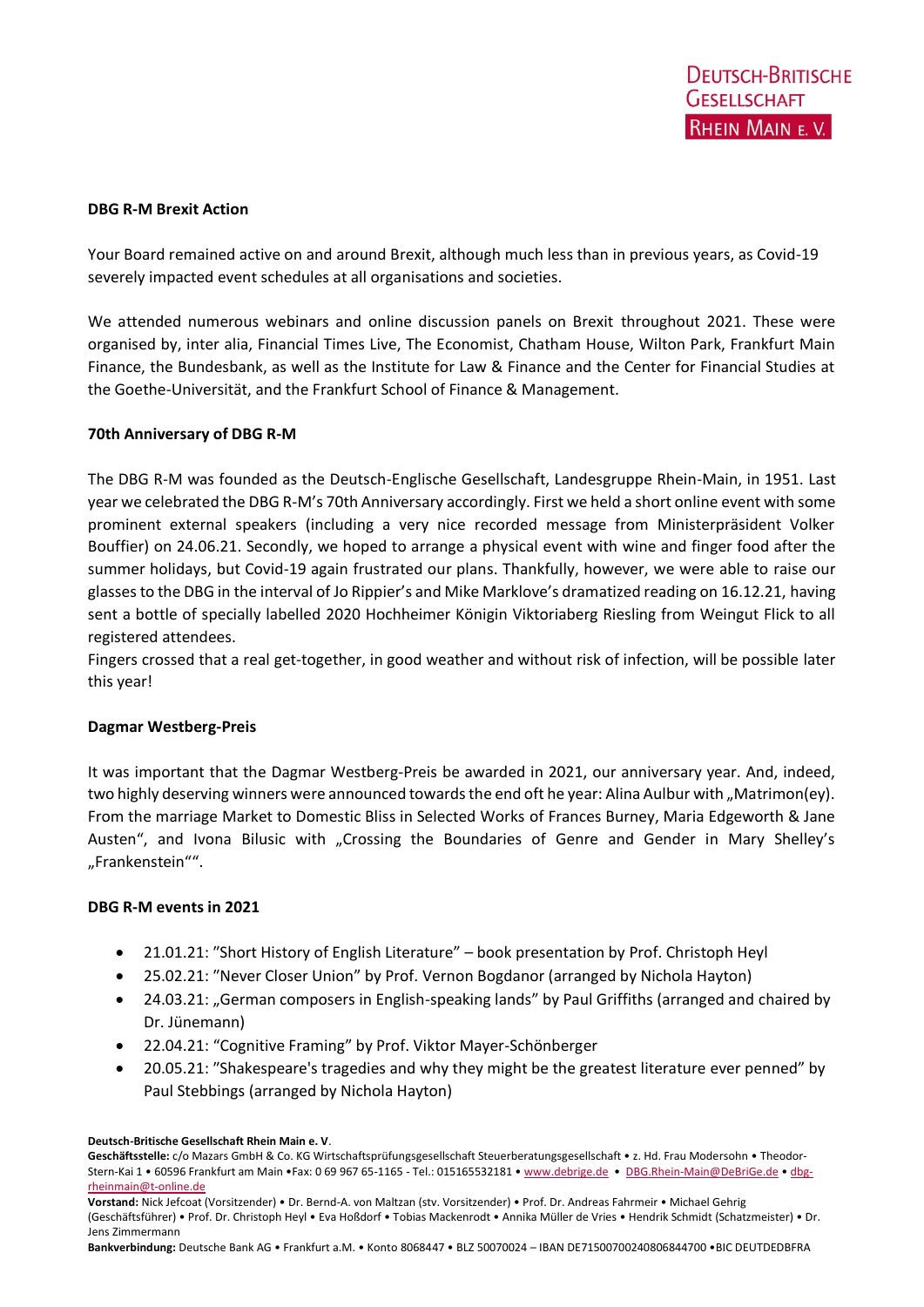- 24.06.21: Brief online event to celebrate the 70th Anniversary of the DBG Rhein-Main and its forerunner, Die Deutsch-Englische Gesellschaft Landesgruppe Rhein-Main, Thereafter: a reading by Prof. Rüdiger Görner from his new novel.
- 16.09.21: ″Hitler's Escape from the Bunker: Conspiracy Theories and Political Fantasies?" by Sir Richard Evans (arranged by Nichola Hayton)
- 14.10.21: "Brexit, Covid-19 and the (British) Constitution" by Hannah White, Institute for Government
- 18.11.21: ″Religion in crisis?" by Prof. John Barton
- 16.12.21: "Casanova and Boswell, a dramatised reading" by Jo Rippier and Mike Marklove.

# **In addition, DBG Berlin invited DBG R-M Members to attend, inter alia, the following online events in 2021 and early 2022:**

- 10.05.21: "Leaving the EU but not leaving Europe what do we really mean by that?" by Paul Smith, Director of the British Council Germany
- 30.09.21: "Four Nations in a United Kingdom? The case of Wales", a discussion with Dr Marius Guderjan, Ruth Marks and Dr Ed Poole
- 08.11.21: "What is going on in the UK?", a discussion with Stefanie Bolzen, Prof Tanja Bueltmann and Sir Simon Fraser
- 02.02.22: "Elizabeth II. Das Leben der Queen" by Thomas Kielinger, OBE
- 28.02.22: "In 50 years' time what will be seen as more remarkable? That the UK joined in 1973 or that it left in 2019?" by Gisela Baroness Stuart of Edgbaston.

# **Other event highlights:**

Sadly, for obvious reasons, the British Honorary Consul was not able to hold the traditional Queen's Birthday Party event in June. However, receptions at his Residence were possible later in the the year, with the British Council Germany on 20.10.21, and with HM Ambassador, Jill Gillard on 09.11.21, both of which I was privileged to attend.

I also much enjoyed the guided tour of the photography exhibition "Facing Britain", which FrankfurtRheinMain GmbH organised at the Kunsthalle Darmstadt on 01.12.21.

# **DBG R-M events so far and selected further events in 2022**

- 27.01.22: "A sovereign currency? Britain and European monetary policy in the 1980s" by Juliana Clegg, the first in our new series "Junior talks at DBG R-M"
- 24.02.22: "Die Macht der Bilder" (especially those of HM Queen Elizabeth II) by Dr Ulrike Grunewald
- 24.03.22: "Today marks the day in Great Britain that millions of neighbours became foreigners" by Daniel Trilling
- 21.04.22: "Levelling up British Cities Brave New World or Old Wine in New Bottles?" by Andrew Carter, in cooperation with the Urban Future forum in Frankfurt

**Deutsch-Britische Gesellschaft Rhein Main e. V**.

Geschäftsstelle: c/o Mazars GmbH & Co. KG Wirtschaftsprüfungsgesellschaft Steuerberatungsgesellschaft • z. Hd. Frau Modersohn • Theodor-Stern-Kai 1 • 60596 Frankfurt am Main •Fax: 0 69 967 65-1165 - Tel.: 015165532181 • [www.debrige.de](http://www.debrige.de/) • [DBG.Rhein-Main@DeBriGe.de](mailto:DBG.Rhein-Main@DeBriGe.de) • [dbg](mailto:dbg-rheinmain@t-online.de)[rheinmain@t-online.de](mailto:dbg-rheinmain@t-online.de)

**Vorstand:** Nick Jefcoat (Vorsitzender) • Dr. Bernd-A. von Maltzan (stv. Vorsitzender) • Prof. Dr. Andreas Fahrmeir • Michael Gehrig (Geschäftsführer) • Prof. Dr. Christoph Heyl • Eva Hoßdorf • Tobias Mackenrodt • Annika Müller de Vries • Hendrik Schmidt (Schatzmeister) • Dr. Jens Zimmermann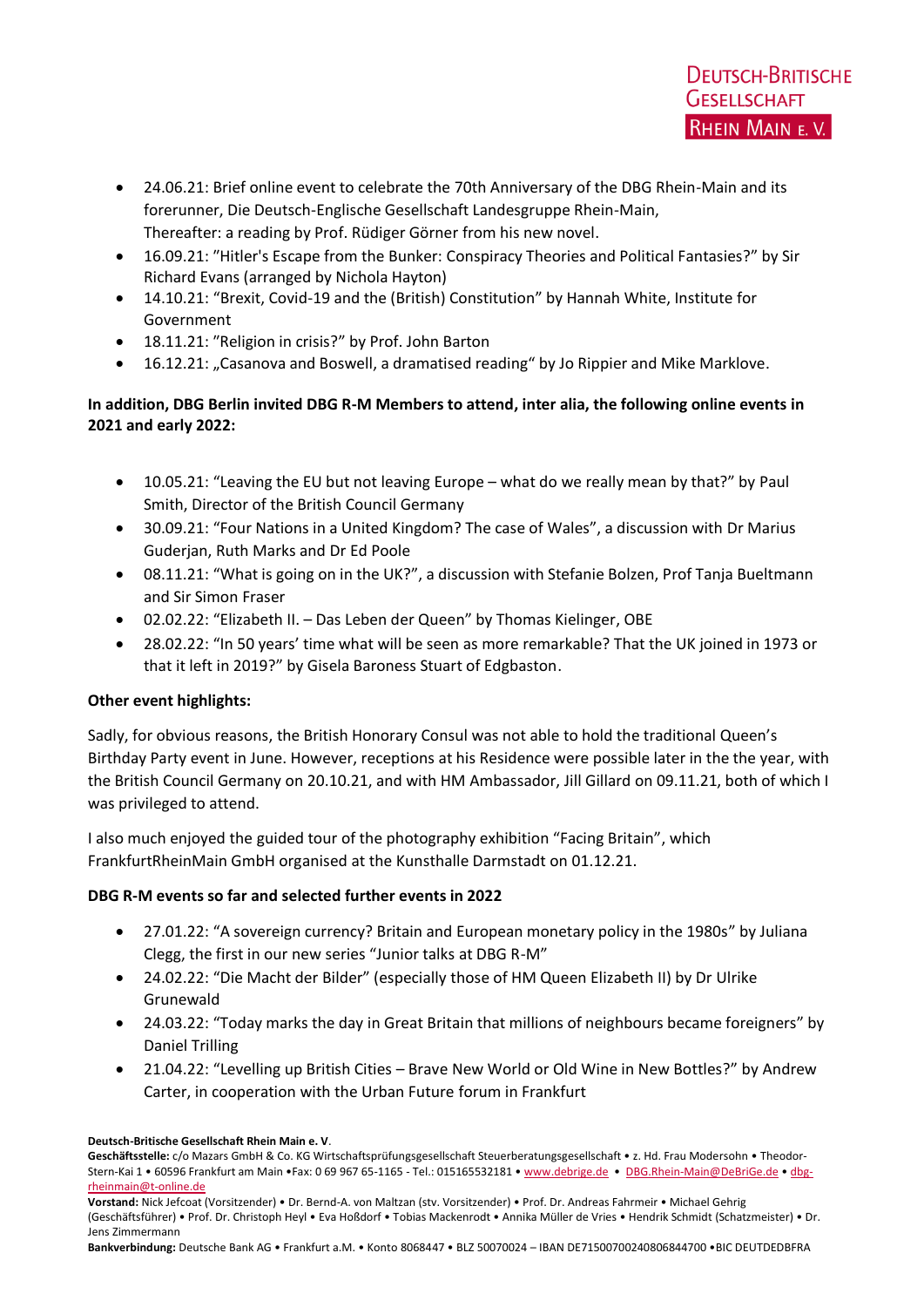• In the second half of 2022 we plan to hold, inter alia, two further Junior Talks and hope to welcome Sir John Kay, one of the UK's leading economists, to address us in November on "The end of greed. How individualism tears our society apart and why politics has to serve cohesion again"

Cooperation on events between DBG R-M, DBG Berlin and other DBG "chapters" is working well.

## **A word of thanks**

In all of the above your Managing Director, Michael Gehrig, has again played a vital role. Not only has he identified and attracted most of our speakers, but he has also organised our Zoom set-up and proved a very skilled and effective Zoom moderator. Thank you, Michael!

## **Membership**

In 2021 we gained a third Institutional Member alongside Mazars and AK Yarm/Kulturkreis Schwalbach: Greenhill Europe & Co. KG. Many thanks our Member, Philipp Meyer-Horn, for making this happen. Institutional Membership (corporate/profit-based) costs EUR 1,000 p.a., enables 10 named individuals from the institution concerned to attend all DBG R-M events, and offers the opportunity to work on joint events with the DBG and our network. Last year we introduced flexible arrangements for cultural institutions. We continue to look for additional institutional candidates in both categories and would appreciate any suggestions you may have.

Individual Members now total 205, membership having remained quite stable overall in 2021 and grown by 8 so far in 2022. In addition, we maintain a Members & Friends List of 605 people; we need to convert more Friends to Members, as well as to identify and interest new candidates. Your help here, too, would be highly appreciated. Allow me to repeat once again my mantra that Members are our life blood. Thank you all very much for your continued support!

# **Board of Directors**

- Hartwin Haas resigned from the Board w.e.f. 28.02.22. Many thanks to Hartwin, not only a longstanding Member but also an erstwhile Chairman of the Board, for his decades of support for DBG R-M and the DBG in general!
- Eva Hoßdorf will resign from the Board w.e.f. the 2021 Annual General Meeting on 16.05.22. Thanks to Eva especially for her contribution on the matter of D&O Insurance.
- While we have a new candidate in mind for the medium-term, we are confident that the remaining Board is sufficient for now.

## **Königswinter Conferences**

- The 61<sup>st</sup> Young Conference "A new beginning: the UK-German partnership in uncharted waters" took place online 09-14.06.21
- The  $71^{st}$  Main Conference "A new world, Covid and the climate agenda How do the UK and Germany navigate" was held online 17-18.06.21

**Deutsch-Britische Gesellschaft Rhein Main e. V**.

Geschäftsstelle: c/o Mazars GmbH & Co. KG Wirtschaftsprüfungsgesellschaft Steuerberatungsgesellschaft • z. Hd. Frau Modersohn • TheodorStern-Kai 1 • 60596 Frankfurt am Main •Fax: 0 69 967 65-1165 - Tel.: 015165532181 • [www.debrige.de](http://www.debrige.de/) • [DBG.Rhein-Main@DeBriGe.de](mailto:DBG.Rhein-Main@DeBriGe.de) • [dbg](mailto:dbg-rheinmain@t-online.de)[rheinmain@t-online.de](mailto:dbg-rheinmain@t-online.de)

**Vorstand:** Nick Jefcoat (Vorsitzender) • Dr. Bernd-A. von Maltzan (stv. Vorsitzender) • Prof. Dr. Andreas Fahrmeir • Michael Gehrig (Geschäftsführer) • Prof. Dr. Christoph Heyl • Eva Hoßdorf • Tobias Mackenrodt • Annika Müller de Vries • Hendrik Schmidt (Schatzmeister) • Dr. Jens Zimmermann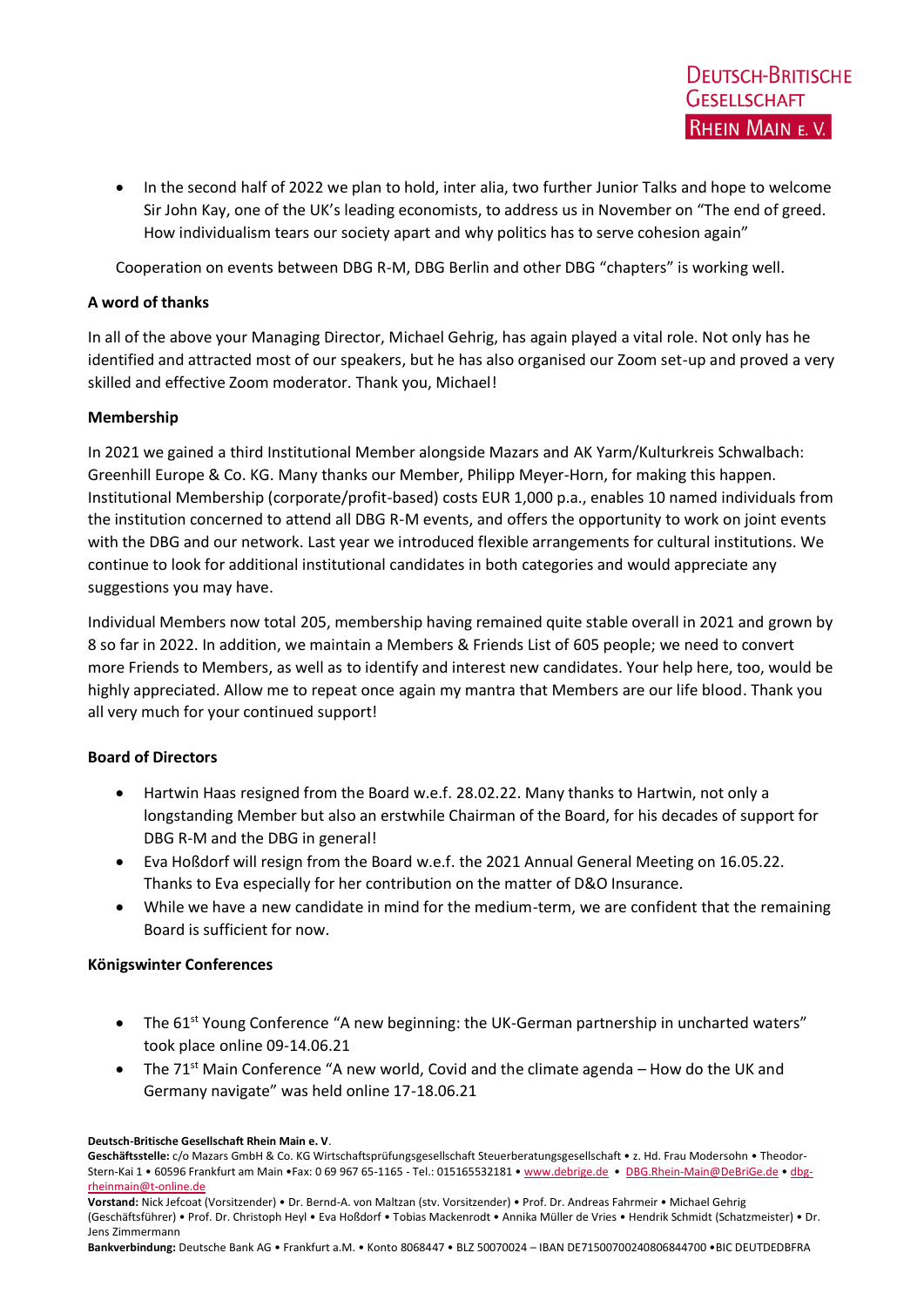- The 10<sup>th</sup> Defence Conference "Where Now Together? A new British & German era: Tectonic global shifts. New Threats and Old" was held in London on 16.09.21
- The 22<sup>nd</sup> Economic Conference took place this January.
- This year the Young Conference will be held in Berlin 20-24.06.22 and the Main Conference in Britain 30.06-01.07.22. The Defence Conference will take place in Germany in the second half of the year.

The Königswinter conferences were launched initially in the 1950s and are undoubtedly one of the key achievements of the Deutsch-Britische Gesellschaft. We can all be proud of this. I am confident that Königswinter and the DBG can and should play an increasingly important role in German-UK relations post-Brexit.

# **DBG-Netzwerktreffen**

It was again very useful to meet and compare notes with colleagues from Berlin, Bonn, Düsseldorf, Göttingen, Heidelberg, München and elsewhere. In 2020 we had already agreed to improve cooperation by means of better communication and resource-sharing. At the online meeting on 19.01.21 we discussed the DBG's possibly expanded mission and role after Brexit, and how best to work with Social Media going forward. We held a further online meeting on 21.10.21, at which we addressed structural aspects and again focused on cooperation. An extended in-person meeting is planned for 23-24.05.22 at the offices of the Auswärtiges Amt in Berlin.

# **Cooperation with other organisations and societies**

During 2021 we maintained our cooperation with:

- Young Königswinter Alumni
- BCCG
- Oxbridge Stammtisch
- FrankRheinMain Circle
- British German Association, London: DBG Berlin arranged with BGA Chairman Peter Barnes a series of joint online events, to which DBG R-M was also invited
- Frankfurter Wirtschaftsbotschafter: Covid-19 again limited the in-person activities of this group, of which I am the member for the UK. There should be better opportunities for cooperation going forward.
- We also continued to support the International Stammtisch. On 01.11.21 I chaired an event with Prof. Mosbrugger, President of the Frankfurter Polytechnische Gesellschaft, in cooperation with the Frankfurt School of Finance and Management. Prof Mosbrugger presented briefly his institution and spoke about civic engagement in Frankfurt

**Deutsch-Britische Gesellschaft Rhein Main e. V**.

Geschäftsstelle: c/o Mazars GmbH & Co. KG Wirtschaftsprüfungsgesellschaft Steuerberatungsgesellschaft • z. Hd. Frau Modersohn • Theodor-Stern-Kai 1 • 60596 Frankfurt am Main •Fax: 0 69 967 65-1165 - Tel.: 015165532181 • [www.debrige.de](http://www.debrige.de/) • [DBG.Rhein-Main@DeBriGe.de](mailto:DBG.Rhein-Main@DeBriGe.de) • [dbg](mailto:dbg-rheinmain@t-online.de)[rheinmain@t-online.de](mailto:dbg-rheinmain@t-online.de)

**Vorstand:** Nick Jefcoat (Vorsitzender) • Dr. Bernd-A. von Maltzan (stv. Vorsitzender) • Prof. Dr. Andreas Fahrmeir • Michael Gehrig (Geschäftsführer) • Prof. Dr. Christoph Heyl • Eva Hoßdorf • Tobias Mackenrodt • Annika Müller de Vries • Hendrik Schmidt (Schatzmeister) • Dr. Jens Zimmermann